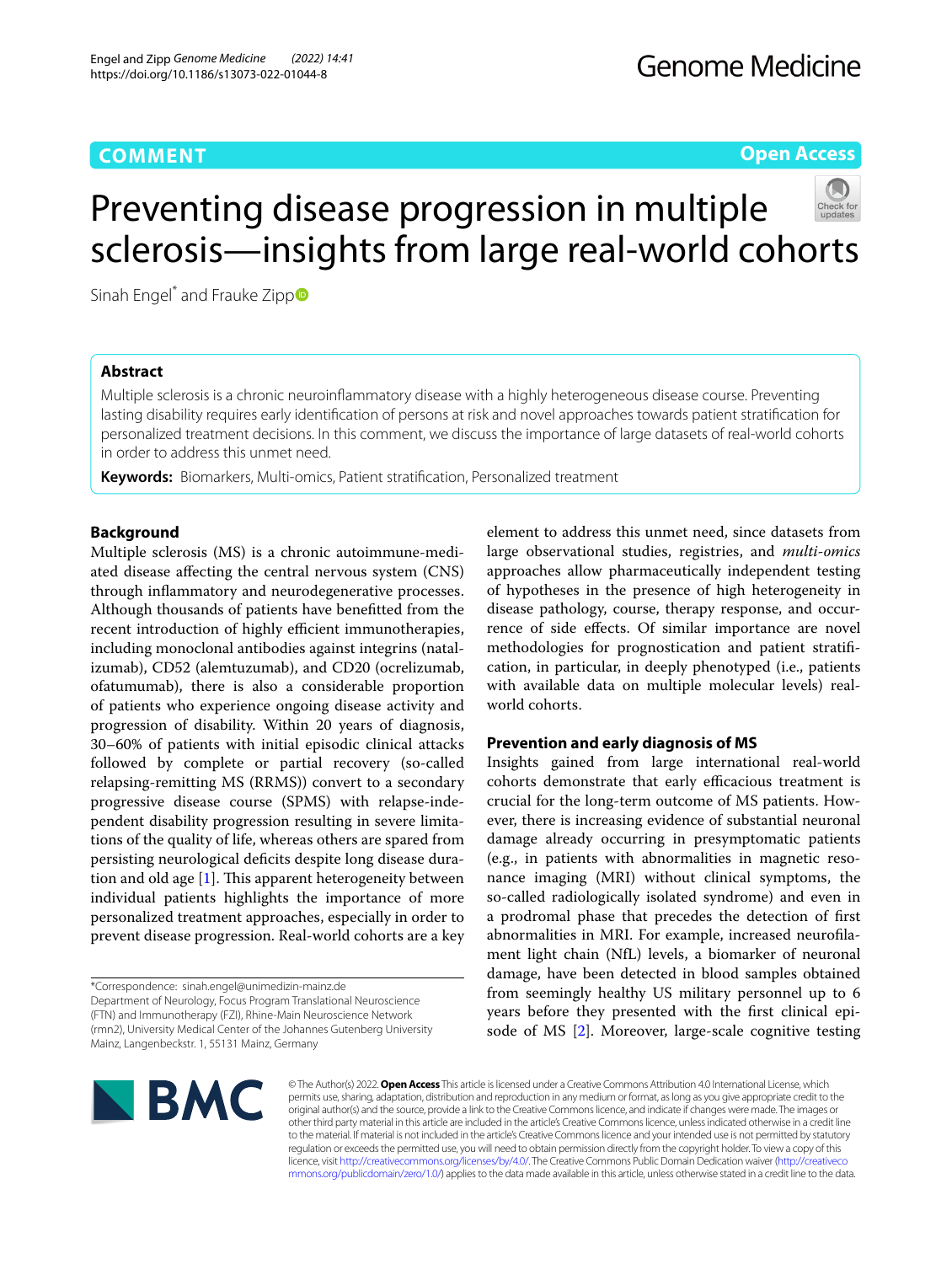of more than 20,000 individuals revealed that men later receiving a diagnosis of MS had lower cognitive scores than healthy controls up to 2 years before their frst clinical event  $[3]$  $[3]$ . These observations highlight that delaying treatment initiation until clinical disease onset might be too late for preventing long-term progression of physical and cognitive impairment. Thus, strategies that enable the identifcation of individuals at risk and of patients with presymptomatic MS along with the initiation of preventive measures (e.g., modifcation of known risk factors like smoking and obesity, disease-specifc education, and early detection examinations) might be a key to overcoming MS progression.

To date, studies by the International Multiple Sclerosis Genetics Consortium (IMSGC), an international research collaboration aiming to identify the genetic basis of MS and its disease course, have identified 233 independent genome-wide significant associations with MS susceptibility by leveraging genotype data from more than 48,000 MS patients and almost 70,000 controls [[4](#page-2-3)]. Of note, many of these associations would not have been detected in smaller-scope studies due to minor contributions of individual variants to the overall genetic risk. There have already been attempts, for example, through the development of polygenic risk scores, to leverage the knowledge of these genetic risk variants in order to identify persons at risk to develop MS. In addition, the clinical implementation of new biomarkers such as serum NfL [[5](#page-2-4)] may be feasible in the near future. With regard to enabling an earlier diagnosis, two recent studies conducted in large national registries provide interesting insights into how the population-wide screening of electronic health records could be used to identify MS patients before they perceive signs of neurological deficits. The first is a matched cohort study that used data linked from health administrative and clinical databases from four Canadian provinces and included 14,428 MS patients and 72,059 matched controls. The authors observed a steadily increasing annual healthcare use between 5 years and 1 year before the first demyelinating event [[6\]](#page-2-5). In a second population-based observational study, the occurrence of a variety of clinical disturbances with particular attention to autonomic symptoms, psychiatric conditions, cognitive impairment, fatigue, and pain was compared between 10,204 patients who would later receive a diagnosis of MS or clinically isolated syndrome (i.e., a clinical episode suggestive of MS but not fulfilling the diagnostic criteria of dissemination in time and space) and 39,448 controls. Remarkably, MS patients had a significantly higher risk of presenting with symptoms like gastrointestinal disturbances, anxiety and mood disorders, fatigue, and pain up to 10 years prior to the first mention of an MS diagnosis in their healthcare records. The authors suggested that the integration of these symptoms into the diagnostic procedure might aid in earlier diagnosis [[7\]](#page-2-6).

Findings from these real-world cohort studies have considerably contributed to our understanding of MS disease course as they have led to the identification of a presymptomatic phase (the MS prodrome) and have highlighted the importance of timely preventive measures. Moreover, they indicate potential strategies for the early identification of persons at risk.

# **Prognostication for personalized treatment**

Large datasets and intelligent computational approaches have laid the foundation for current evidence on demographic, clinical, MRI, and cerebrospinal fuid- and blood-based biomarkers with prognostic potential in MS that may aid patient stratifcation and consultation. For example, in a recent international collaborative work including almost 3,000 MS patients, higher age at disease onset, reaching moderate disability levels due to persisting neurological deficits reflected by an Expanded Disability Status Scale (EDSS) score of at least 3 points within the frst year after disease onset, and impairment of motor functions were associated with aggressive MS [\[8](#page-2-7)]. On the other hand, younger age at disease onset, lower number of relapses within the frst years after onset, and full recovery from the frst relapse were associated with a favorable disease course, as was being female [\[9\]](#page-2-8). An additional recent study aimed to defne MS subtypes based on a data-driven assessment of MRI alterations [[10\]](#page-2-9). By applying a novel unsupervised machine learning algorithm with the ability to model heterogeneity of phenotypes along with distinct temporal progression patterns in almost 10,000 MRI scans of patients with MS and healthy controls, the authors identifed three MRI-based subtypes: cortex-led, normal-appearing white matterled, and lesion-led. Remarkably, these subtypes difered with regard to disability progression, disease activity, and treatment response, which suggests that they refect different pathobiological mechanisms relevant to disease manifestation and could be used for patient stratifcation and personalized treatment decisions [[10\]](#page-2-9).

Importantly, a recent genome-wide association study of MS disease progression conducted by the IMSGC was able to demonstrate for the frst time that there is a genetic basis for MS severity that is clearly distinguishable from the genetic architecture of MS susceptibility [[11\]](#page-2-10). This highlights a link between the molecular background of MS and its phenotypic presentation. However, genetic variation alone will not be able to unravel a condition as complex as MS, since it is most probable that